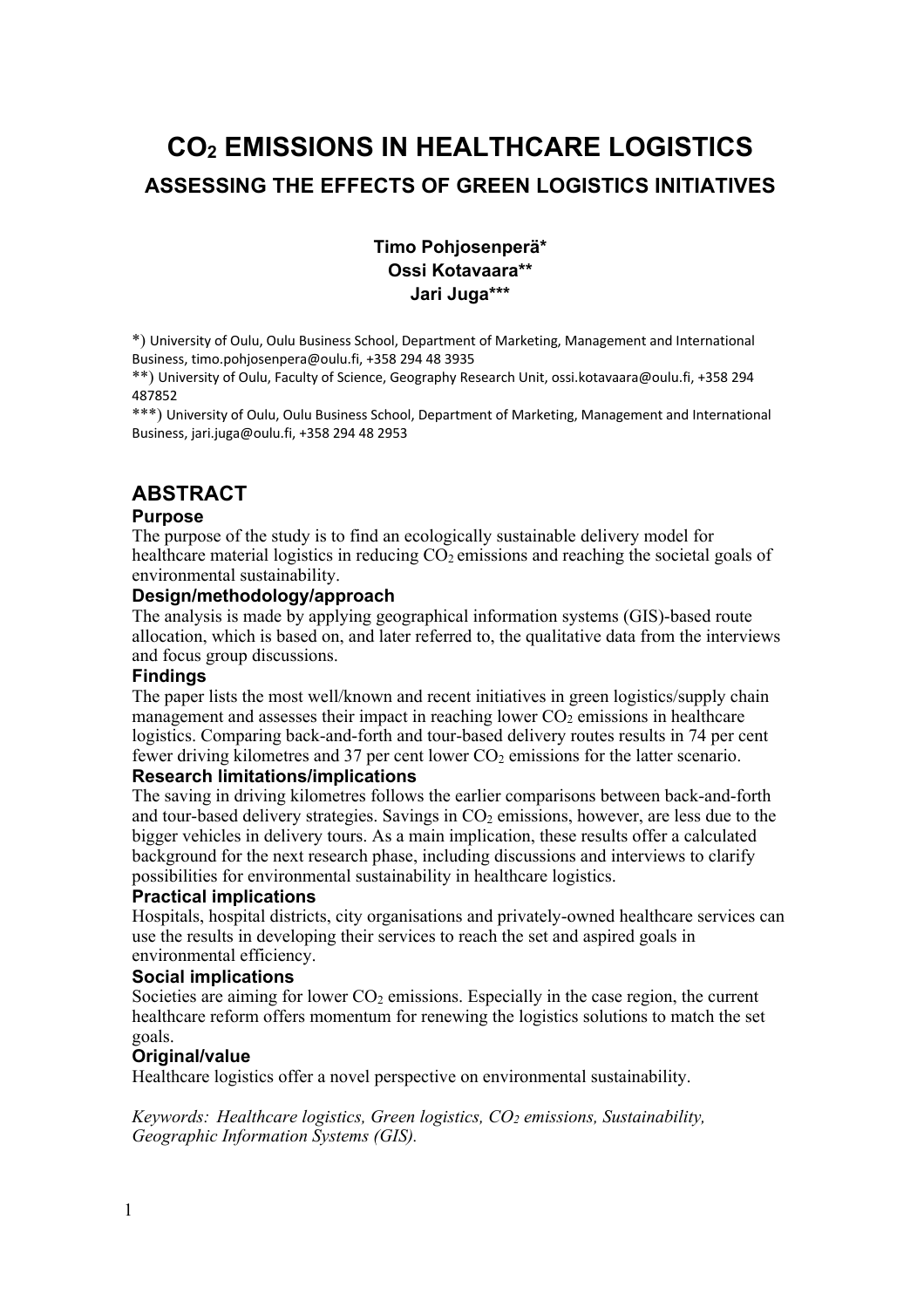# **1 INTRODUCTION**

Healthcare material logistics research has contributed to bringing cost efficiency and service improvements to healthcare systems (see e.g. Volland et al., 2017, Kotavaara *et al.,* 2017). The recent awareness towards environmental effects of transport arrangements calls to examine whether these two goals aim in achieving lower  $CO<sub>2</sub>$  emissions. By Harris et al., (2011), this is not the case, as optimising costs and services does not necessarily offer optimum solutions for CO2 emissions. Therefore, planning healthcare material delivery routes with an aim to reach minimum  $CO<sub>2</sub>$  emissions can give new insights to both research and managers of healthcare logistics organisations.

This study compares two material delivery scenarios for primary healthcare facilities in the region of the Northern Ostrobothnia hospital district, located in Northern Finland. The central warehouse offers the care items for the health centres, but the transports are currently operated, first, by one outsourced transport route and, second, by the health centres themselves or using logistics service providers (LSP). Thus, the entity of the transport arrangements is quite blurred. The ongoing national healthcare reform drives the healthcare organisations and transport arrangements to be managed in a centralised manner. Therefore, the situation offers a fruitful case for analysing material delivering scenarios by optimising the routes in regard to minimising travel time and also  $CO<sub>2</sub>$  emissions.

The purpose of the study is to find an ecologically sustainable delivery model for healthcare material logistics. The empirical results from the case region are reflected in the current literature about healthcare logistics and compared to the metrics that are used in estimating the influences of  $CO<sub>2</sub>$  reductions. Hence, this research aims to contribute to answering the following questions: How do back-and-forth and tour-based delivery models differ by the  $CO<sub>2</sub>$ emissions? How much influence does optimising CO2 emissions have on societal sustainability goals? How can healthcare service organisations enhance their ecological sustainability?

# **2 SUSTAINABLE HEALTHCARE MATERIAL LOGISTICS**

Logistics and supply chain management literature offer multiple classifications for green logistics. This paper focuses on factors influencing energy efficiency and environmental sustainability initiatives (see Centobelli et al., 2018), green initiatives adopted, innovated and optimised and self-organised by the LSP (see Pieters et al. 2012) and distribution strategies also in cooperation with customers (see Perotti et al. 2012; Colicchia et al., 2013). Further empirical analysis examines the impact of the selected two scenarios in the selected case, keeping in mind that logistics sustainability cannot be studied in isolation from other factors (like owning trucks and employing drivers) (See Nilsson et al., 2017).

### **3 METHODS AND OVERVIEW OF THE CASE**

The case analysis is done by calculating two extreme scenarios 1. Every health centre picks up their own items from the central warehouse and 2. Delivery routes operated by one truck from the central warehouse. These back-and-forth and tour-based delivery routes are calculated by using Geographic Information Systems (GIS)-based transport accessibility methods (Miller and Shaw 2001), with actual road and healthcare facility data.  $CO<sub>2</sub>$  emissions are included in road network data as travel cost attributes in addition to minutes and kilometres (see Määttä-Juntunen 2011) by using average  $CO<sub>2</sub>$  emissions for different types of vehicles defined by VTT Technical Research Centre of Finland (cited 19.2.2019).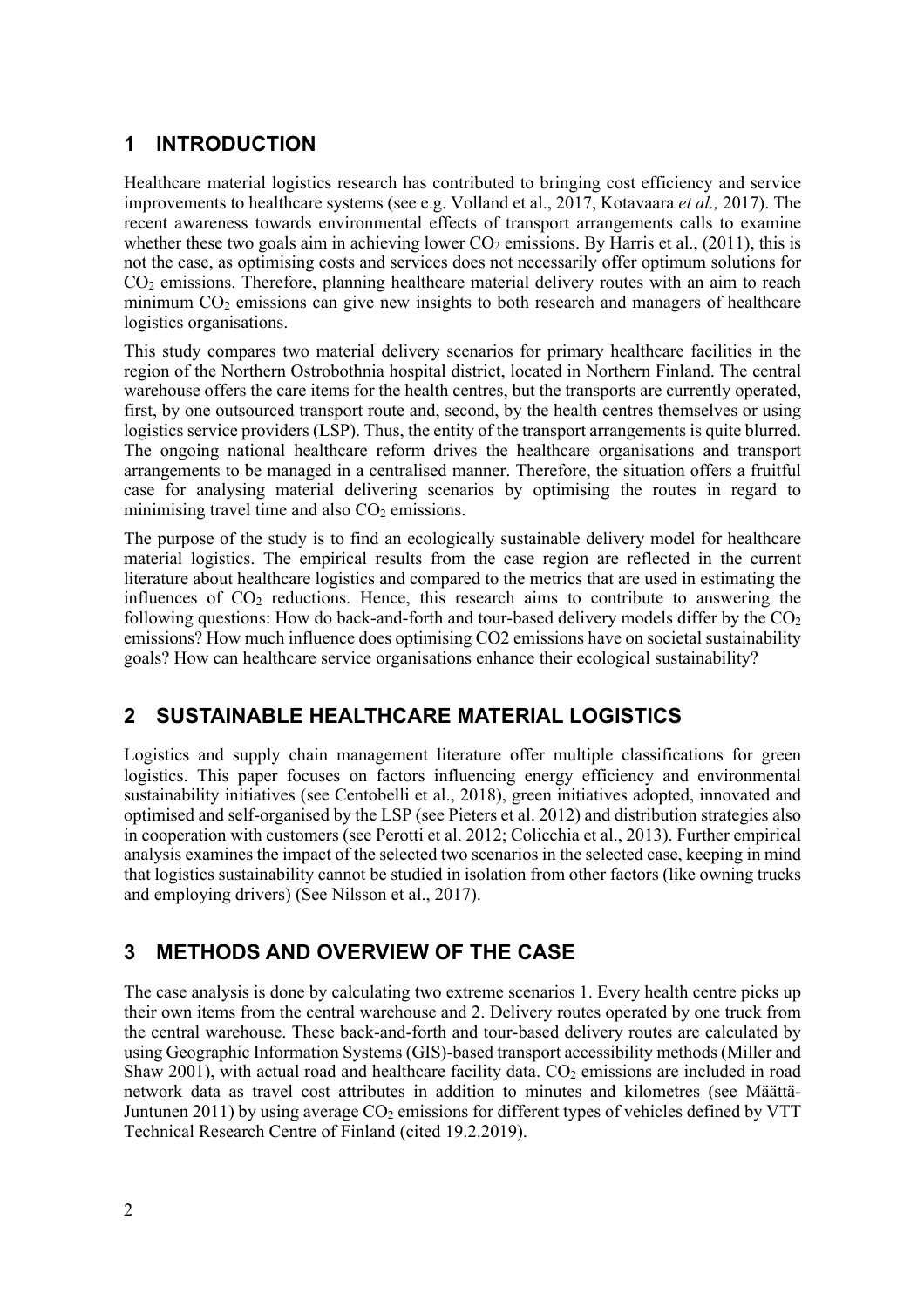Among GIS methods, this paper uses qualitative case methods to give additional insights to these complex issues; alternating between the empirical field and different theoretical frameworks, this paper uses qualitative case approach (Orton, 1997; Yin, 2013). Thus, the background knowledge for the further analysis is collected in a qualitative case study manner, applying semi-structural interviews and focus-group discussions (See Stewart and Shamdasani, 2014, p. 178.) with managers and professionals from healthcare organisations from the case region.

The region has 412 000 inhabitants in the area of 40 000 km² resulting population density of 11,2 inhabitants per km². Most of the population are located in the city centres, leaving a majority of the region sparsely populated. Public special healthcare services are provided by the hospital district of the region, whereas the municipals are in response of the 46 public primary healthcare centres.

The materials needed in the care operations (no laundry and food) are tendered by the centralised purchasing organisation. The same organisation operates the central warehouse of the region operating the material flows from 600 suppliers to the public hospitals, health centres and schools in the region. Overall, the 46 health centres can be served by one delivery per week, with quantities varying between  $0.7 \text{ m}^3$  and  $1.7 \text{ m}^3$  per week.

# **4 CASE ANALYSIS**

In the back- and-forth collection scenario, each health centre picks up their needed goods from the central warehouse by using a van. This is done once a week by every 46 health centres in the region, resulting in 46 back-and-forth trips between each health centre and the central warehouse (see figure 5.1). This results in  $7570$  driving kilometres causing  $1263 \text{ CO}_2$  kg of emissions weekly. The tour-based delivery, with a 15t truck, results in 1 939 driving kilometres and a weekly  $CO<sub>2</sub>$  emission of 801kg (see table 4.1).

|                           | Back-and-forth collection | Tour-based delivery     | Saving  | Saving $\%$ |
|---------------------------|---------------------------|-------------------------|---------|-------------|
|                           | Van 2.7 t with load       | Truck 15t with load     |         |             |
|                           | $(46$ routes $-46$ sites) | $(5$ routes - 45 sites) |         |             |
| km                        | 7 5 7 0                   | 1939                    | 5 6 3 1 | 74          |
| min                       | 6 6 0 8                   | 1970                    | 4638    | 70          |
| $min$ (+shelving)         | 7 5 2 8                   | 2420                    | 5 1 0 8 | 68          |
| CO2 kg weekly             | 1 2 6 3                   | 801                     | 462     | 37          |
| CO <sub>2</sub> kg annual | 65 696                    | 41 636                  | 24 060  | 37          |

*Table 4.1 Comparison of CO2 emissions of back- and-forth collection and tour-based delivery routes*

When comparing the two scenarios (figure 4.1), the tour-based delivery offers the most significant savings in both driving time, 70%, and driving kilometres, 74%, compared to the back-and-forth scenario. The  $CO<sub>2</sub>$  emissions are also lower (34%) even though the kilometres are driven with a heavier vehicle with bigger  $CO<sub>2</sub>$  emissions per km. A weekly savings is 465 kg, which is 24 060 kg annually.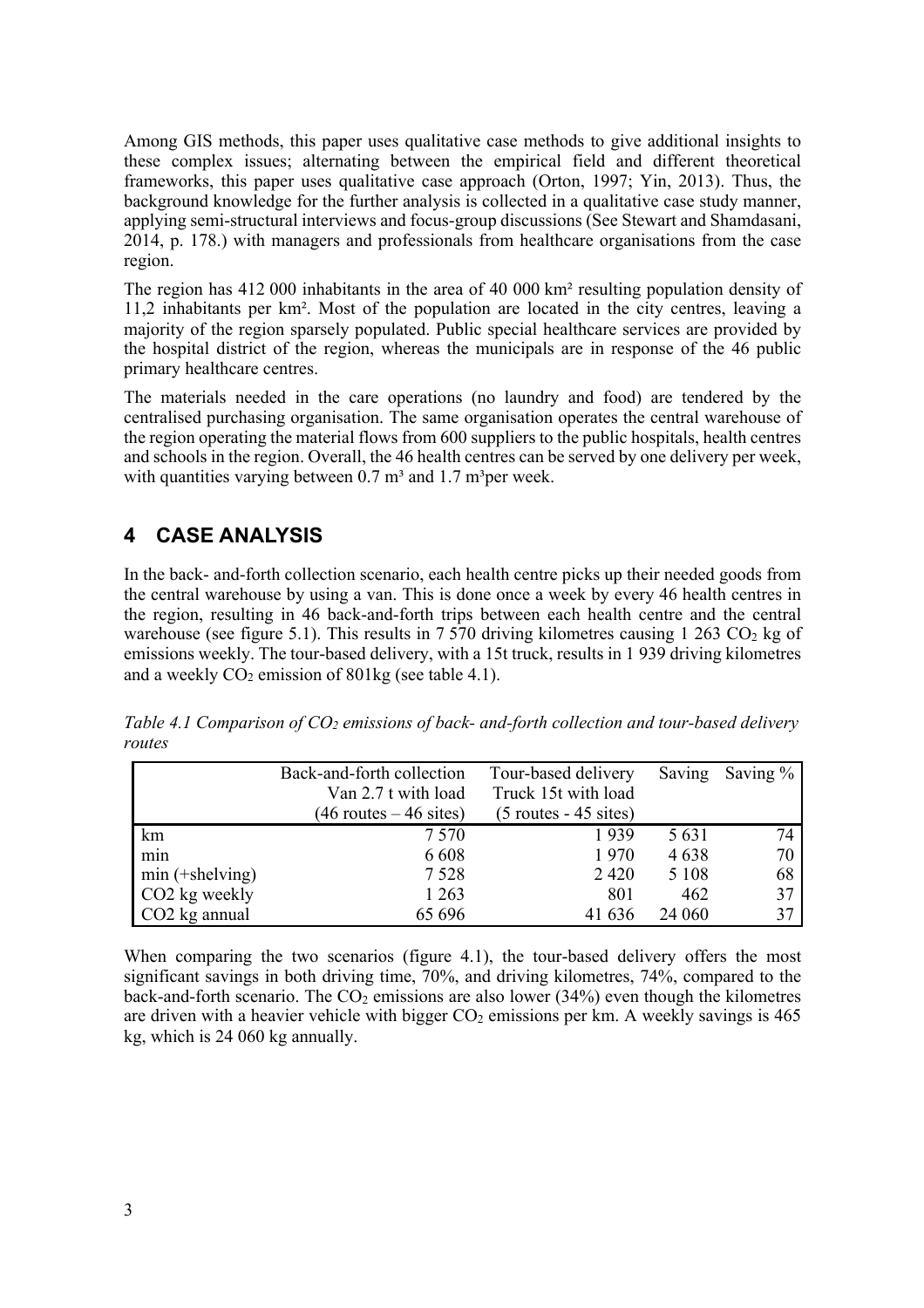

*Figure 4.1 Back-and-forth collection routes and tour-based delivery routes on map*

### **5 CONCLUSIONS**

This study discovers a calculated basis for discussion about an ecologically sustainable delivery model in healthcare material logistics. The back-and-forth and tour-based delivery models differ, as expected, significantly by the driving kilometres and time, but also  $CO<sub>2</sub>$  emissions can be decreased by 34 per cent. With this kind of change, the case healthcare system can annually decrease  $24 \text{ CO}_2$  tonnes that can be considered somewhat marginal. However, a percentage saving of 37% appears significant through the possibilities to be scaled also to other regions and to other health and social services, such as elderly care. Additionally, these savings can be attained with a fairly straightforward delivery strategy change that simultaneously impacts in increasing service level, lower costs, and, thus, better environmental sustainability

Overall this study offers two imaginary and extreme scenarios of which neither is in use at the moment. However, this paper gives an overview of the dynamics of how these extreme scenarios differ in offering the same service. Further study will clarify how healthcare service organisations can enhance their ecological sustainability based on this examination.

### **ACKNOWLEDGEMENTS**

The study was carried out in the project "Low carbon logistics in local social and healthcare services", which is funded by the European Regional Development Fund (ERDF) for the period 1.3.2018– 29.2.2020.